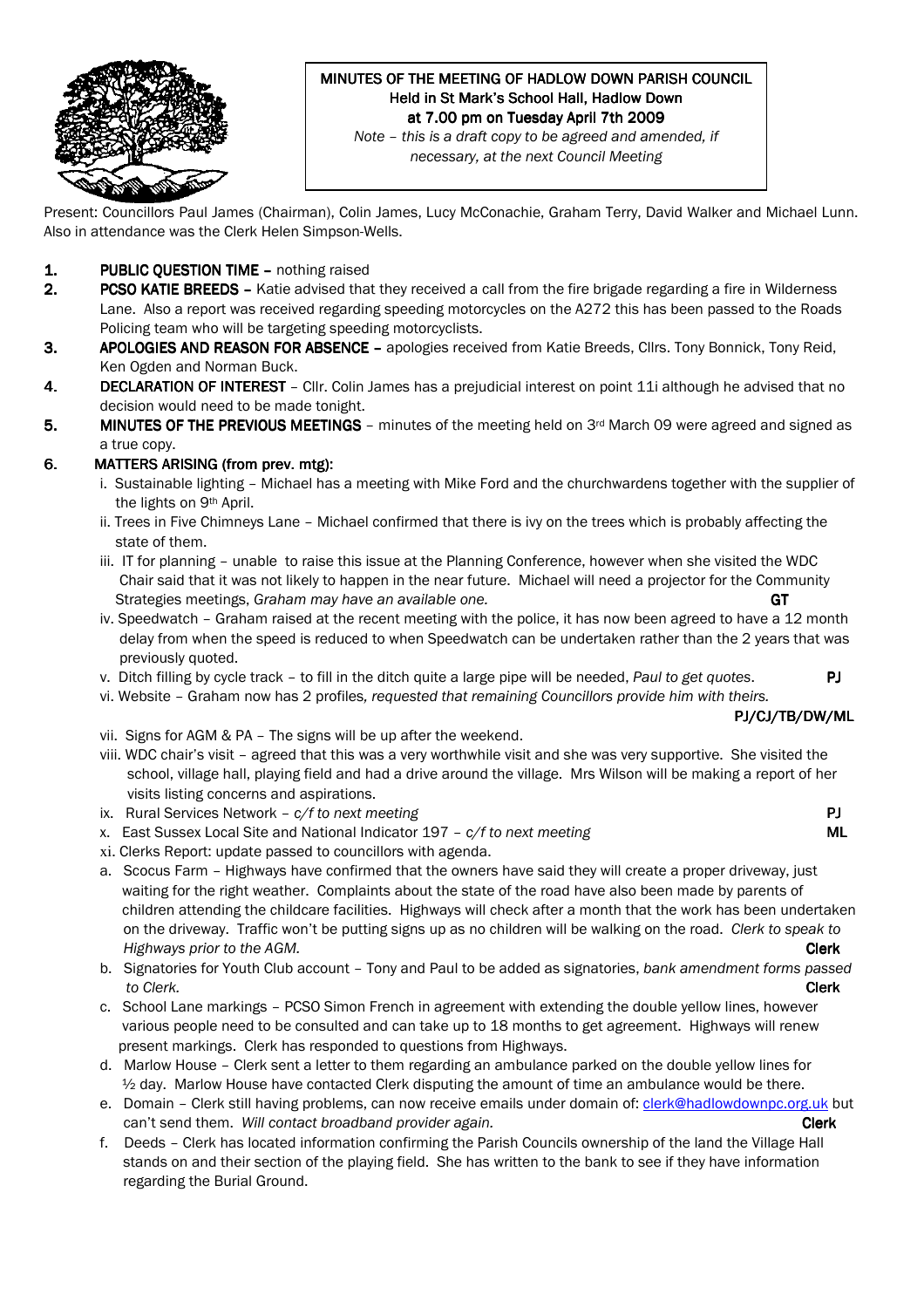# 7. PLANNING MEETINGS:

Planning applications were included in the meeting on 3<sup>rd</sup> March. Minutes are circulated to Councillors, and posted on the village notice boards and can be provided to anyone who may be interested via the Clerk. APPLICATIONS:

WD/2009/0470/LB & WD/2009/0469/F – BRICK KILN FARM, BRICK KILN LANE TN22 4EJ – Alteration and extension to existing dwelling to form link to and convert disused barns – full documentation not received, Clerk to contact planning to request and ask for an extension. The contact contact clerk clerk

WD/2009/0598/F - WOODEND, WILDERNESS LANE TN22 4HT - Two storey extension to north and south elevations and demolition of existing garage and construction of double garage – As with our previous replies to the applications on this site, we have no objection.

WD/2009/0547/LB & WD/2009/0546/F - HUGGETTS FURNACE FARMHOUSE, HASTINGFORD LANE TN22 4DY – Alterations to existing building including single-storey porch extension – carried forward to meeting on 14th April. GRANTED PLANNING PERMISSION: GRANTED PLANNING PERMISSION:

WD/2009/0186/F - COBWEBS, WILDERNESS LANE TN22 4HT - Alteration to house, driveway and new detached garage

WD/2008/1437/F - LOUDWELL FARM, TINKERS LANE, TN22 4ET - Proposed extension to previously approved extension under WD/2008/1437/F

WD/2009/0037/LB - LOUDWELL FARM, TINKERS LANE, TN22 4ET - Proposed extension to previously approved extension under WD/2008/1437/F and WD/2008/1433/LB including alterations to the listed building.

WD/2009/0267/F - COOPERS FARM, FIVE CHIMNEYS LANE TN22 4DX - Temporary extension to temporary dwelling until 11 Dec. 2011 to provide boiler and plant room and associated dry wood storage.

## REFUSED PLANNING PERMISSION:

None received

### REVIEW OF PLANNING DECISIONS MADE BY WDC:

FIR TREE FARM, WILDERNESS LANE – The site has been cleared of the caravans and 3 fires were lit. Concern over what substances were put on the fires, also gas bottles near them. Fire Brigade attended. Notice has been served on the owner under the Environmental Protection Act 1990. WDC keeping David informed of developments. LYNX HOUSE - response received from Head of Planning & Building Control - Councillors disappointed at response received as it doesn't mention the size and scale. Clerk to send reply highlighting the items that weren't addressed and requesting a response. Clerk to also write to the Chairman of the Environmental Scrutiny Committee asking that they call in this planning application and investigate. Clerk

8. REPORTS FROM CLLR. TONY REID, ESCC & CLLR. KEN OGDEN/NORMAN BUCK WDC - nothing received.

#### 9. REPORTS FROM COUNCILLORS (COUNCIL MATTERS AND OUTSIDE BODIES):

- i. Village Hall Management Committee, Wealden Association of Local Councils and Safer Wealden Partnership Cllr. Colin James – Colin has drafted a memo listing the work that needs to be undertaken on the Village Hall and will provide quotes. **CJ** and will provide quotes. **C**
- ii. Easylink Cllr. Lucy McConachie Lucy attended the Easylink meeting which is now Wealdlink they need funding from the Parish Council for them to come to Hadlow Down however we are too small. She also attended a Transport Seminar where speed limits were discussed and what transport the village needs.
- iii. Community Strategies, Sustainable Development and Environment Matters Cllr. Michael Lunn Michael has booked the Village Hall for the 8 CS sessions, 1<sup>st</sup> one on 13<sup>th</sup> May and last one on 19<sup>th</sup> August. Invited guests and members of the village will attend. He proposes to put a summary of each session in the Parish Magazine and on the website.

 WDC concerned about the value of recyclables, Michael to draft letter to them on behalf of Parish Council to encourage them to continue. Low carbons building programme  $-$  no money left in the the fund.  $ML$ 

- iv. Rights of Way, Highways and Footpaths Cllr. David Walker Clerk to report hole on A272 by the church. Also a lot of dust, grit and debris along the A272 next to the kerb, Clerk to request that the sweeper go along the road or that the village maintenance team clear it. 3 drains on the south side of A272 near Little England Farm, tarmac broken up around them. Clerk to report. Clerk Clerk
- v. Neighbourhood Watch, Emergency Planning, New Village Hall Working Party and Playing Field Committee Cllr. Graham Terry – Village Fayre 20th June, PCSO and Eddie Westfield will be doing a stall, Parish Council need to provide information on the Power of Wellbeing and on the Community Strategy. NVH Graham is due to speak to someone about being the new chair. Lot of work been done on the inside of the Pavilion.
- vi. Burial Ground, Youth Council (to be formed) Cllr. Tony Bonnick no report in Tony's absence.
- vii. Tree Warden Jo Dummer (former Councillor) Attending seminar on Wealden Ancient Tree Survey. Written to Headmistress at St Mark's School, asking if the children would be interested in a small field exercise. Jo asks if at the next precept meeting council would consider making a regular donation to the Tree Council of Great Britain. Clerk to diarise ahead. Clerk is a state of the state of the state of the clerk clerk clerk clerk.
- 10. BANK RECONCILIATION:  $-$  The reconciliation up to 24<sup>th</sup> March was checked and signed as correct.

#### 11. OTHER FINANCE MATTERS: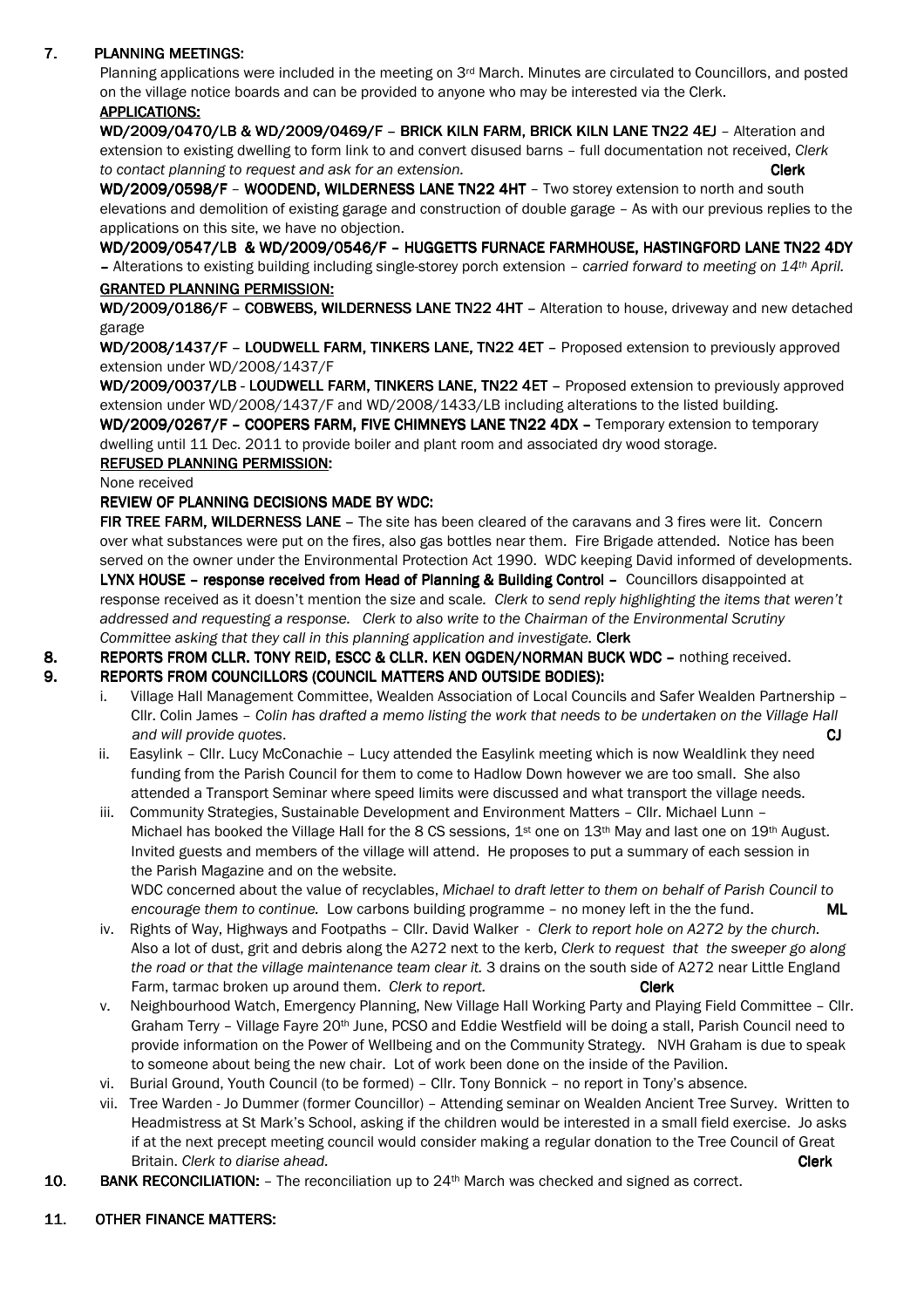- i. Village Hall funding c/f to next meeting
- ii. Meetings at St Mark's School Letter received from Headteacher. She will invoice the Parish Council for the Premises Manager's time and for the cost of heating and lighting, whilst meetings have been held at the school. Parish Council agreed to donate to the PTA a tree for the school's new garden.
- iii Parish Magazine Mr Neill contacted the clerk regarding the length of minutes and the cost for them to go in the Parish Magazine. Proposed and agreed that the council will give the magazine a larger donation than they currently do, if the minutes continue to take up more than 3 pages. Also with the Community Strategies sessions about 2 more pages will be needed in the magazine between May – August 09. Clerk to contact Mr Neill and discuss. **Clerk** the control of the control of the control of the control of the control of the control of the control of the control of the control of the control of the control of the control of the control of

## 12. ACCOUNTS FOR PAYMENT: The following were agreed by all and cheques signed:

- i. Helen Simpson-Wells. Salary £606.85 includes £46.80 for mileage, £5.10 for expenses, £31.09 training hours and £10.36 extra hours. £460 already paid by standing order therefore cheque raised for £146.85.
- ii. Jean Holmwood backdated pay £10.56 due to final salary award agreed for 1<sup>st</sup> April 2008.
- iii H.M. Revenue and Customs £622.73
- iv. SALC Clerks Networking Day & SALC, NALC & LCR subscriptions total of £258.00
- v Viking Direct £61.89 (stationery)
- vii CAB £150.00 under the power of s.111 of the Local Government Act 1972.
- viii Eddie Westfield re Emergency Plan questionnaires £45.91
- ix Madasafish £12.10 already paid by direct debit
- x. BT £103.38 already paid by direct debit

# 13. CLERK'S MATTERS:

- i. Hours checked agreed and signed.
- ii. Strengthening Local Relationships meeting booked in May. Items for agenda to be decided at AGM. David to do a small portfolio regarding the double yellow lines in School Lane . The same state of the state of the  $DW$
- iii. Sustainable Communities Act 2007 Clerk updated Parish Council regarding consultations.
- iv. Burials over one meter deep grave will now need shoring, Clerk to amend letter to Funeral Directors Clerk v. Internal audit – dates been booked, Clerk to obtain terms of reference defining the responsibilities of the
- **Internal Auditor.** Clerk vi. Right of Way report – gate at bottom of bridleway 25a has now been removed. Members of public have commented that byeway 22 is now a pleasure to walk. Clerk to check she has a map listing the path no.s if not she will contact rights of way for a copy **Clerk** She will contact rights of way for a copy

### 14. TRAINING:

- i. Update from Planning Conference talk on affordable housing. Advise money available to sustain villages. Parish Council needs to be more proactive if they have a concern and should write to WDC to see what their stand would be. Affordable housing to speak to Graham regarding the land the village hall stands on and church land
- ii. Update from Clerks Networking Day introduction to the Power of Wellbeing, also talks on current legal matters, planning appeals and emergency planning.
- iii. East Sussex Rural Forum April 09 Lucy will attend
- iv. Transport Seminar see point 9ii
- 15. RISK ASSESSMENT Remains of bonfire still not cleared away due to be actioned. Graham to undertake April's risk assessments. Village Hall risk assessment to be undertaken 6 monthly. Agreed software not required. GT
- 16 LOCAL STRATEGIC PARTNERSHIPS & SUSTAINABLE COMMUNITY STRATEGY c/f to 14<sup>th</sup> April meeting

### 17. MEMBERS ALLOWANCE SCHEME - c/f to next meeting

- 18. NETWORKING EVENING for other councillors and stakeholders  $c/f$  to  $14<sup>th</sup>$  April meeting
- 19. SCULL WOOD Graham to make Councillor Tony Reid aware of recent events at Scull Wood. Clerk to write to ESCC, Highways & Environment department. Clerk to also write to RSPCA who attended at Scull Wood. Clerk/GT
- 20. WEALDEN RAILWAY GROUP Group was started to stop any further closures of the railways. Graham to carry on as Parish Council's representative on the group.
- 21. BURIAL GROUND TENDER & FEES Agreed to offer the tender to Barcombe Landscapes Ltd, Clerk to write to all applicants. **Clerk** the control of the control of the control of the control of the control of the control of the control of the control of the control of the control of the control of the control of the control of the con
- 22. BOLLARDS AT NEW INN discussion held regarding the bollards. The Parish Council felt that the aesthetics of the bollards wasn't as they had expected. They still see the New Inn as central to the village and that it has a historic access across the forecourt to the car park.

#### 23. AGM & PARISH ASSEMBLY - Councillors will bring refreshments, clerk to organise remaining food and drinks

### 24. CORRESPONDENCE RECEIVED NEEDING A RESPONSE.

- i. Applause Rural Touring passed to Colin
- ii. Farm Animal Welfare Council Consultation  $-$  passed to Paul prior to the meeting  $\overline{P}$
- iii. Sites of Nature Conservation Importance passed to Michael MICHAEL MICHAEL MICHAEL MICHAEL MICHAEL MICHAEL MICHAEL MICHAEL MICHAEL MICHAEL MICHAEL MICHAEL MICHAEL MICHAEL MICHAEL MICHAEL MICHAEL MICHAEL MICHAEL MICHA
- iv. Draft Private Housing Renewal Strategy and Empty Homes Strategy 2009-14 consultation passed to Paul PJ
- v. East Sussex Highways survey David has completed, passed to Clerk to send off Clerk